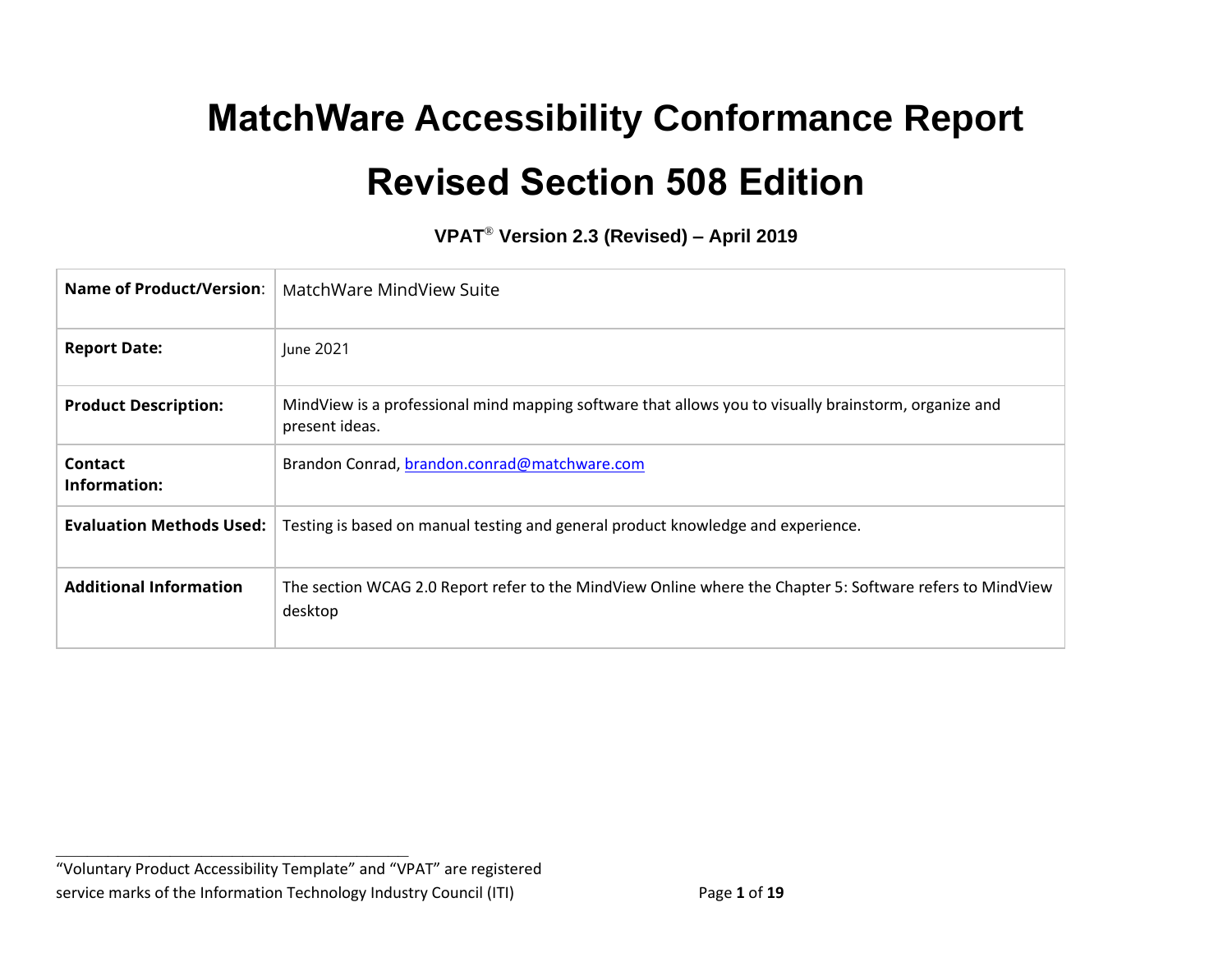This report covers the degree of conformance for the following accessibility standard/guidelines:

| <b>Standard/Guideline</b>                                                                  | <b>Included In Report</b> |
|--------------------------------------------------------------------------------------------|---------------------------|
| Web Content Accessibility Guidelines 2.0                                                   | Level A (Yes)             |
|                                                                                            | Level AA (Yes)            |
|                                                                                            | Level AAA (No)            |
| Revised Section 508 standards published January 18, 2017 and corrected January 22,<br>2018 | (Yes)                     |

## **Terms**

The terms used in the Conformance Level information are defined as follows:

- **Supports**: The functionality of the product has at least one method that meets the criterion without known defects or meets with equivalent facilitation.
- **Partially Supports**: Some functionality of the product does not meet the criterion.
- **Does Not Support**: The majority of product functionality does not meet the criterion.
- **Not Applicable**: The criterion is not relevant to the product.
- **Not Evaluated**: The product has not been evaluated against the criterion. This can be used only in WCAG 2.0 Level AAA.

# **WCAG 2.0 Report**

Tables 1 and 2 also document conformance with:

- Chapter 5 501.1 Scope, 504.2 Content Creation or Editing
- Chapter 6 602.3 Electronic Support Documentation

Note: When reporting on conformance with the WCAG 2.0 Success Criteria, they are scoped for full pages, complete processes, and accessibility-supported ways of using technology as documented in the [WCAG 2.0 Conformance Requirements.](https://www.w3.org/TR/WCAG20/#conformance-reqs)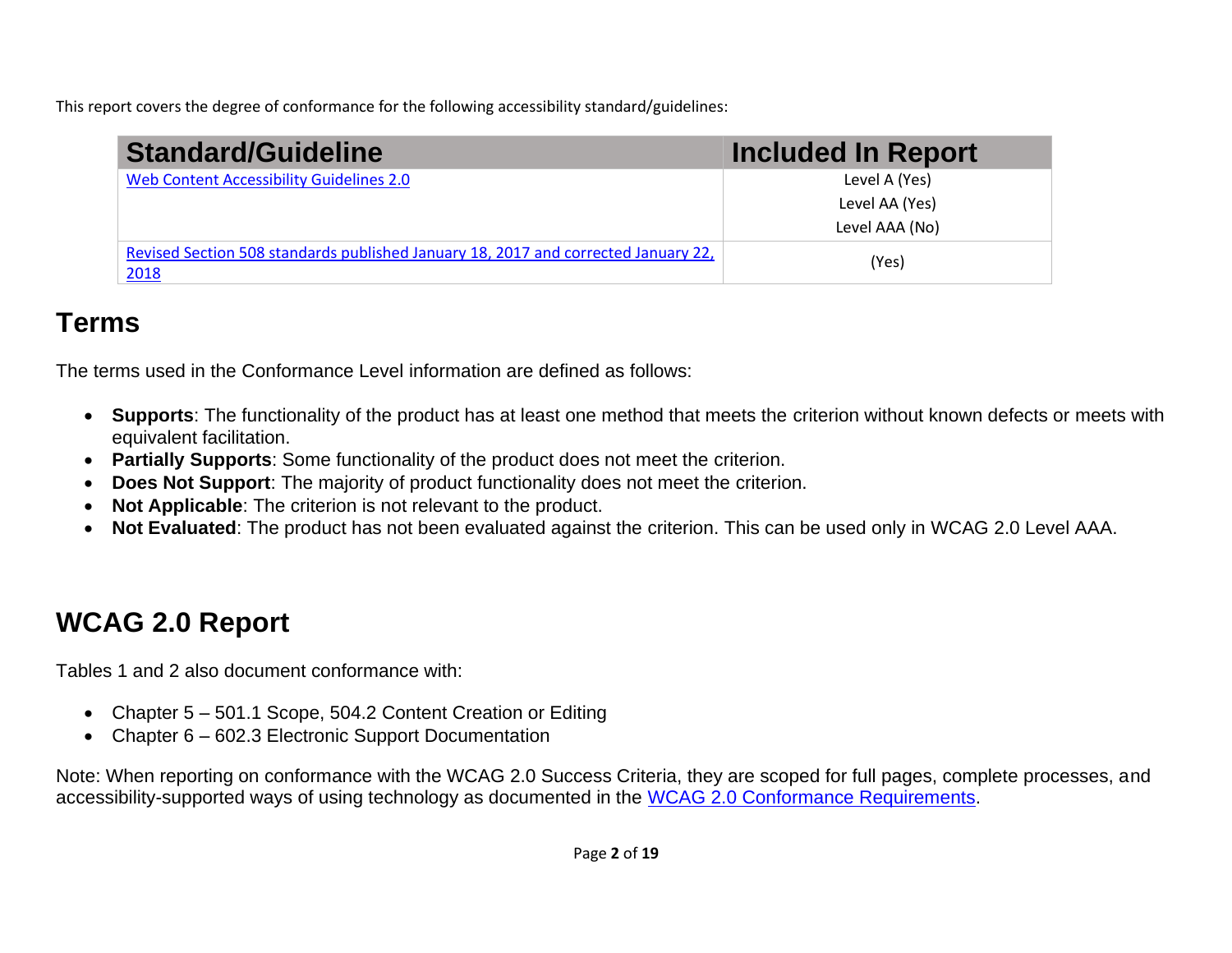## **Table 1: Success Criteria, Level A**

| <b>Criteria</b>                                                      | <b>Conformance Level</b> | <b>Remarks and Explanations</b>                  |
|----------------------------------------------------------------------|--------------------------|--------------------------------------------------|
| 1.1.1 Non-text Content (Level A)                                     |                          |                                                  |
| Also applies to:                                                     |                          |                                                  |
| <b>Revised Section 508</b>                                           |                          | Content controlled by us is supported.           |
| 501 (Web)(Software)<br>$\bullet$                                     | Partially Supports       | Content controlled by the user is not supported. |
| 504.2 (Authoring Tool)<br>$\bullet$                                  |                          |                                                  |
| 602.3 (Support Docs)<br>$\bullet$                                    |                          |                                                  |
| 1.2.1 Audio-only and Video-only (Prerecorded) (Level A)              |                          |                                                  |
| Also applies to:                                                     |                          |                                                  |
| <b>Revised Section 508</b>                                           |                          |                                                  |
| 501 (Web)(Software)<br>$\bullet$                                     | Not Applicable           |                                                  |
| 504.2 (Authoring Tool)                                               |                          |                                                  |
| 602.3 (Support Docs)<br>$\bullet$                                    |                          |                                                  |
| 1.2.2 Captions (Prerecorded) (Level A)                               |                          |                                                  |
| Also applies to:                                                     | Not Applicable           |                                                  |
| <b>Revised Section 508</b>                                           |                          |                                                  |
| 501 (Web)(Software)<br>$\bullet$                                     |                          |                                                  |
| 504.2 (Authoring Tool)<br>$\bullet$                                  |                          |                                                  |
| 602.3 (Support Docs)<br>$\bullet$                                    |                          |                                                  |
| 1.2.3 Audio Description or Media Alternative (Prerecorded) (Level A) |                          |                                                  |
| Also applies to:                                                     | Not Applicable           |                                                  |
| <b>Revised Section 508</b>                                           |                          |                                                  |
| 501 (Web)(Software)<br>$\bullet$                                     |                          |                                                  |
| 504.2 (Authoring Tool)                                               |                          |                                                  |
| 602.3 (Support Docs)<br>$\bullet$                                    |                          |                                                  |
| 1.3.1 Info and Relationships (Level A)                               |                          |                                                  |
| Also applies to:                                                     | Not Applicable           |                                                  |
| <b>Revised Section 508</b>                                           |                          |                                                  |
| 501 (Web)(Software)                                                  |                          |                                                  |
| 504.2 (Authoring Tool)<br>$\bullet$                                  |                          |                                                  |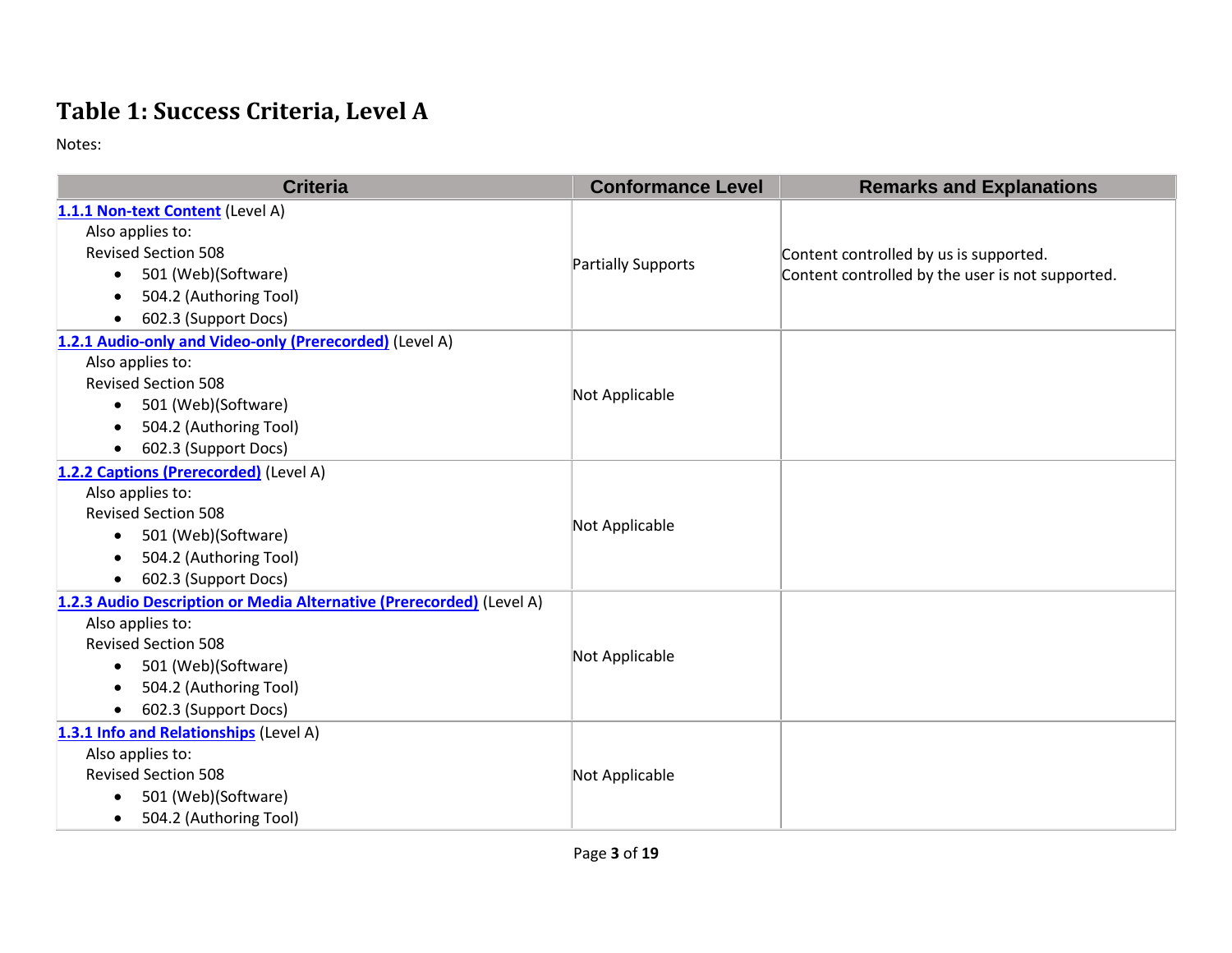| <b>Criteria</b>                                                                                                                                                                              | <b>Conformance Level</b> | <b>Remarks and Explanations</b>                        |
|----------------------------------------------------------------------------------------------------------------------------------------------------------------------------------------------|--------------------------|--------------------------------------------------------|
| 602.3 (Support Docs)<br>$\bullet$                                                                                                                                                            |                          |                                                        |
| 1.3.2 Meaningful Sequence (Level A)<br>Also applies to:<br><b>Revised Section 508</b><br>• 501 (Web)(Software)<br>504.2 (Authoring Tool)<br>602.3 (Support Docs)<br>$\bullet$                | Supports                 | All content is presented in a meaningful sequence      |
| 1.3.3 Sensory Characteristics (Level A)<br>Also applies to:<br><b>Revised Section 508</b><br>501 (Web)(Software)<br>$\bullet$<br>504.2 (Authoring Tool)<br>602.3 (Support Docs)<br>$\bullet$ | Supports                 | All navigation using icons also have a describing text |
| 1.4.1 Use of Color (Level A)<br>Also applies to:<br><b>Revised Section 508</b><br>501 (Web)(Software)<br>$\bullet$<br>504.2 (Authoring Tool)<br>602.3 (Support Docs)                         | Supports                 | All navigation using icons also have a describing text |
| 1.4.2 Audio Control (Level A)<br>Also applies to:<br><b>Revised Section 508</b><br>501 (Web)(Software)<br>$\bullet$<br>504.2 (Authoring Tool)<br>$\bullet$<br>602.3 (Support Docs)           | Not Applicable           |                                                        |
| 2.1.1 Keyboard (Level A)<br>Also applies to:<br><b>Revised Section 508</b><br>501 (Web)(Software)<br>504.2 (Authoring Tool)<br>602.3 (Support Docs)<br>$\bullet$                             | Supports                 | Application can be controlled only using keyboard      |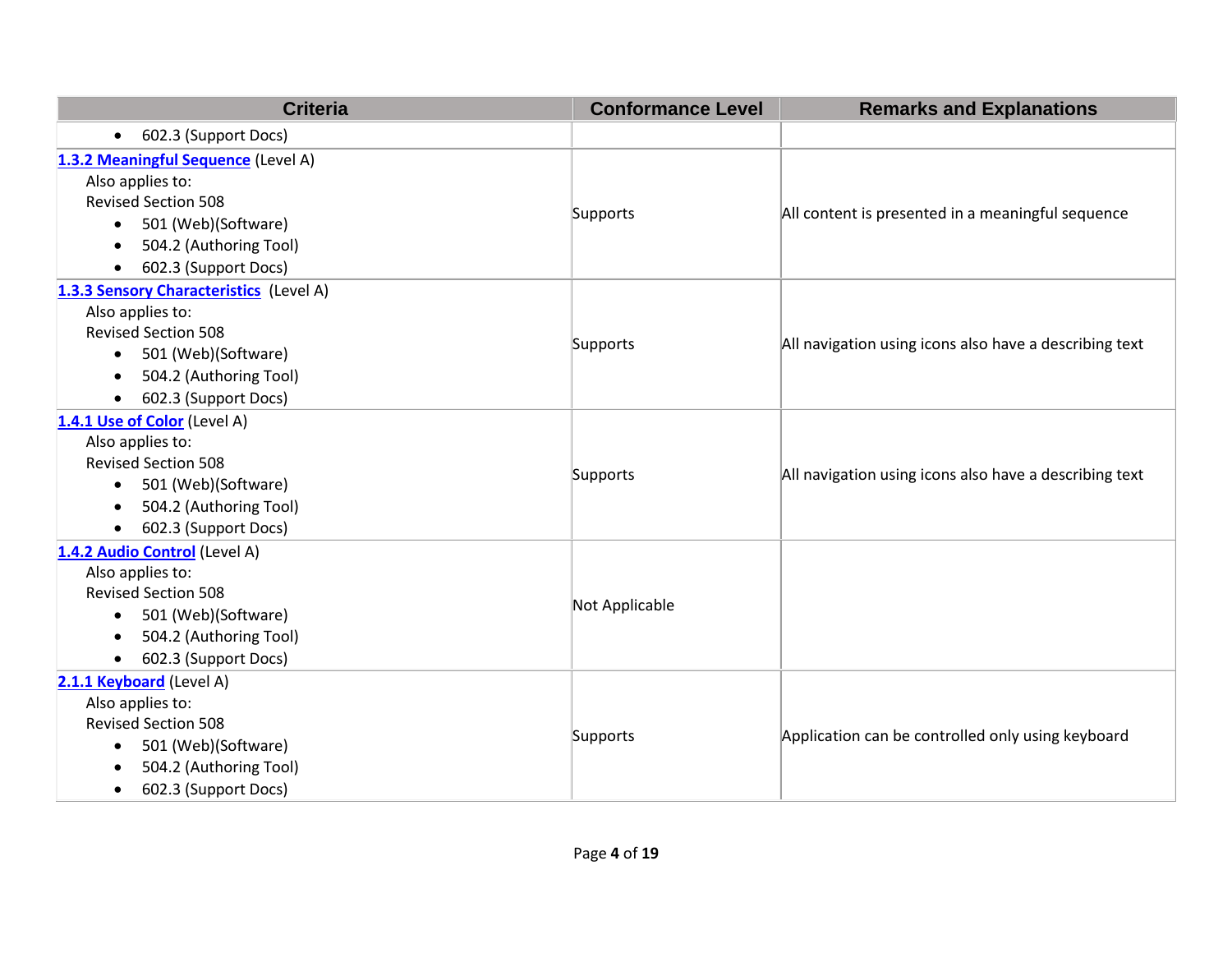| <b>Criteria</b>                                                    | <b>Conformance Level</b> | <b>Remarks and Explanations</b>                         |
|--------------------------------------------------------------------|--------------------------|---------------------------------------------------------|
| 2.1.2 No Keyboard Trap (Level A)                                   |                          |                                                         |
| Also applies to:                                                   |                          |                                                         |
| <b>Revised Section 508</b>                                         | Supports                 | Keyboard focus can be controlled using the tab key. Bot |
| 501 (Web)(Software)<br>$\bullet$                                   |                          | in and out.                                             |
| 504.2 (Authoring Tool)<br>$\bullet$                                |                          |                                                         |
| 602.3 (Support Docs)<br>$\bullet$                                  |                          |                                                         |
| 2.2.1 Timing Adjustable (Level A)                                  |                          |                                                         |
| Also applies to:                                                   |                          |                                                         |
| <b>Revised Section 508</b>                                         | Not Applicable           |                                                         |
| 501 (Web)(Software)<br>$\bullet$                                   |                          |                                                         |
| 504.2 (Authoring Tool)<br>$\bullet$                                |                          |                                                         |
| 602.3 (Support Docs)<br>$\bullet$                                  |                          |                                                         |
| 2.2.2 Pause, Stop, Hide (Level A)                                  |                          |                                                         |
| Also applies to:                                                   |                          |                                                         |
|                                                                    |                          |                                                         |
| <b>Revised Section 508</b>                                         | Not Applicable           |                                                         |
| 501 (Web)(Software)<br>$\bullet$                                   |                          |                                                         |
| 504.2 (Authoring Tool)<br>$\bullet$                                |                          |                                                         |
| 602.3 (Support Docs)<br>$\bullet$                                  |                          |                                                         |
| 2.3.1 Three Flashes or Below Threshold (Level A)                   |                          |                                                         |
| Also applies to:                                                   |                          |                                                         |
| <b>Revised Section 508</b>                                         | Supports                 | No flashes on the webpage.                              |
| 501 (Web)(Software)<br>$\bullet$                                   |                          |                                                         |
| 504.2 (Authoring Tool)<br>$\bullet$                                |                          |                                                         |
| 602.3 (Support Docs)<br>$\bullet$                                  |                          |                                                         |
| 2.4.1 Bypass Blocks (Level A)                                      |                          |                                                         |
| Also applies to:                                                   |                          |                                                         |
| <b>Revised Section 508</b>                                         | Not Applicable           |                                                         |
| 501 (Web)(Software) - Does not apply to non-web software<br>٠      |                          |                                                         |
| 504.2 (Authoring Tool)<br>$\bullet$                                |                          |                                                         |
| 602.3 (Support Docs) - Does not apply to non-web docs<br>$\bullet$ |                          |                                                         |
| 2.4.2 Page Titled (Level A)                                        | Supports                 | All webpages has descriptive titles                     |
| Also applies to:                                                   |                          |                                                         |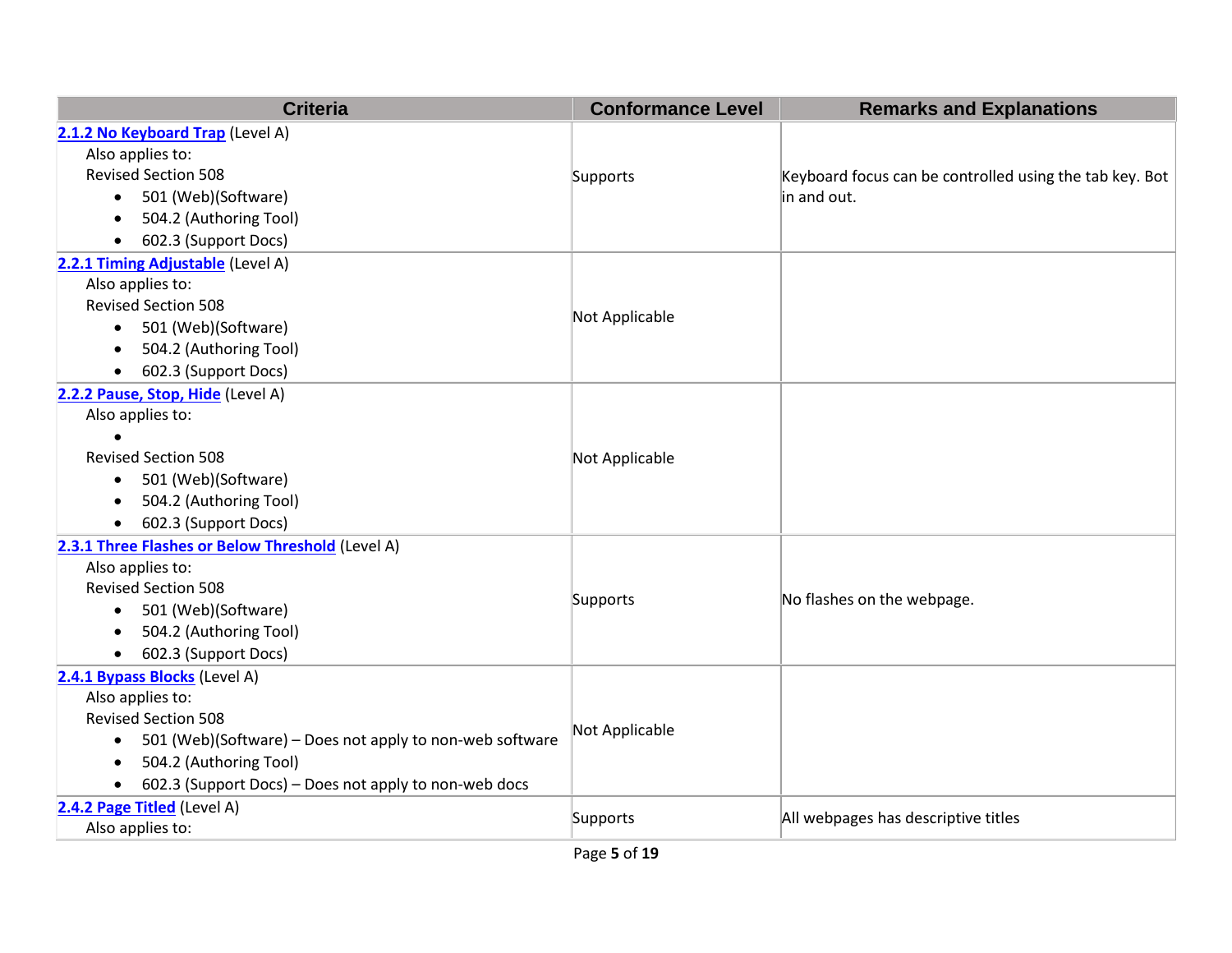| <b>Criteria</b>                           | <b>Conformance Level</b> | <b>Remarks and Explanations</b>                         |
|-------------------------------------------|--------------------------|---------------------------------------------------------|
| <b>Revised Section 508</b>                |                          |                                                         |
| 501 (Web)(Software)<br>$\bullet$          |                          |                                                         |
| 504.2 (Authoring Tool)<br>$\bullet$       |                          |                                                         |
| 602.3 (Support Docs)<br>$\bullet$         |                          |                                                         |
| 2.4.3 Focus Order (Level A)               |                          |                                                         |
| Also applies to:                          |                          |                                                         |
| <b>Revised Section 508</b>                | Supports                 | Focus is set in a logical way to enable correct reading |
| 501 (Web)(Software)<br>$\bullet$          |                          | flow.                                                   |
| 504.2 (Authoring Tool)<br>$\bullet$       |                          |                                                         |
| 602.3 (Support Docs)<br>$\bullet$         |                          |                                                         |
| 2.4.4 Link Purpose (In Context) (Level A) |                          |                                                         |
| Also applies to:                          |                          |                                                         |
| <b>Revised Section 508</b>                | Supports                 | All links provided by us is descriptive.                |
| 501 (Web)(Software)<br>$\bullet$          |                          |                                                         |
| 504.2 (Authoring Tool)<br>$\bullet$       |                          |                                                         |
| 602.3 (Support Docs)<br>$\bullet$         |                          |                                                         |
| 3.1.1 Language of Page (Level A)          |                          |                                                         |
| Also applies to:                          |                          |                                                         |
| <b>Revised Section 508</b>                | Supports                 | Language of the page can be determined.                 |
| 501 (Web)(Software)<br>$\bullet$          |                          |                                                         |
| 504.2 (Authoring Tool)<br>$\bullet$       |                          |                                                         |
| 602.3 (Support Docs)<br>$\bullet$         |                          |                                                         |
| 3.2.1 On Focus (Level A)                  |                          |                                                         |
| Also applies to:                          |                          |                                                         |
| <b>Revised Section 508</b>                | Supports                 | The content does not change when focus is set.          |
| 501 (Web)(Software)<br>$\bullet$          |                          |                                                         |
| 504.2 (Authoring Tool)<br>$\bullet$       |                          |                                                         |
| 602.3 (Support Docs)<br>$\bullet$         |                          |                                                         |
| 3.2.2 On Input (Level A)                  |                          |                                                         |
| Also applies to:                          |                          | UI changes are not made until the user has been         |
| <b>Revised Section 508</b>                | Supports                 | informed about them.                                    |
| 501 (Web)(Software)<br>$\bullet$          |                          |                                                         |
| 504.2 (Authoring Tool)                    |                          |                                                         |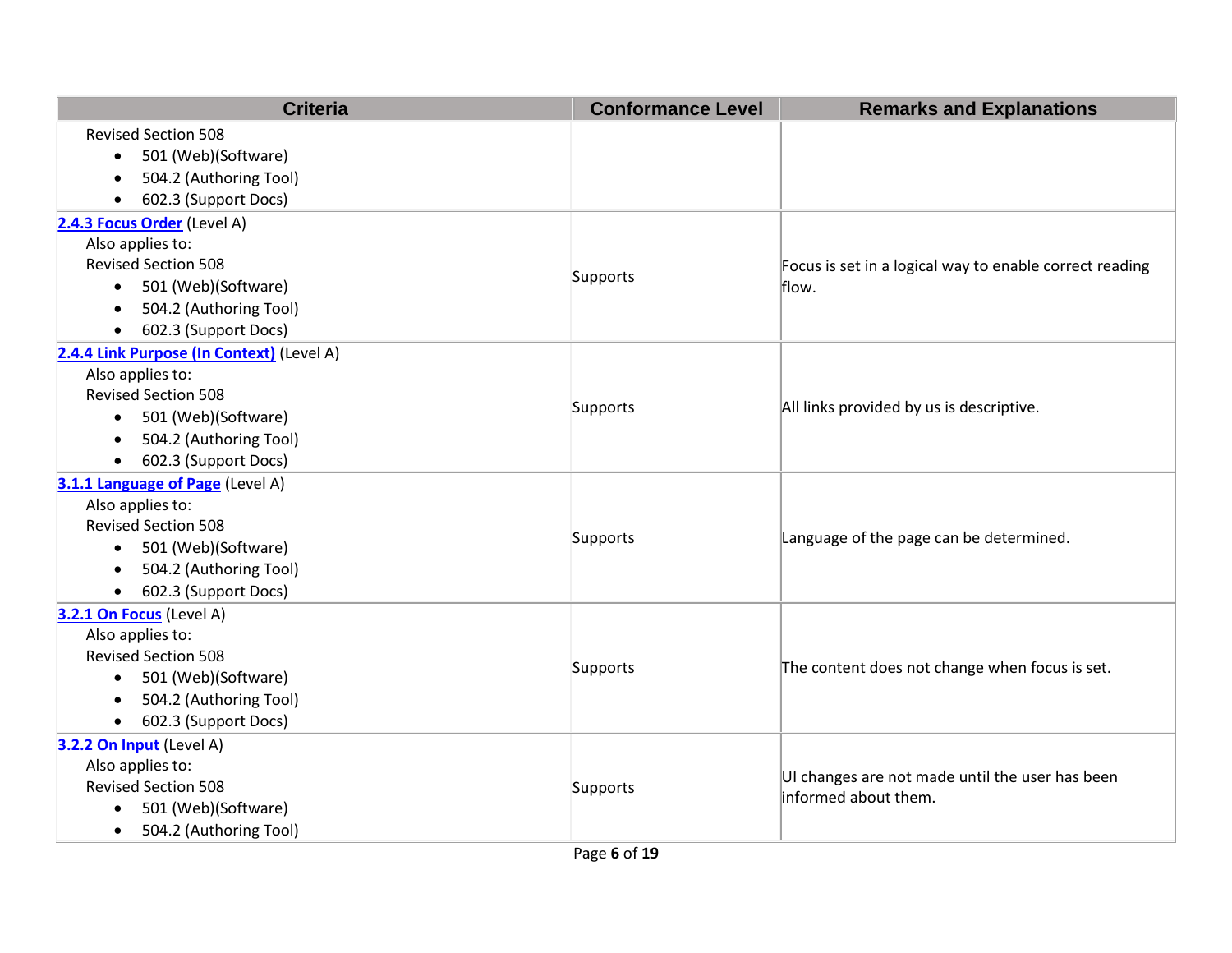| <b>Criteria</b>                               | <b>Conformance Level</b> | <b>Remarks and Explanations</b>                                                                             |
|-----------------------------------------------|--------------------------|-------------------------------------------------------------------------------------------------------------|
| 602.3 (Support Docs)<br>$\bullet$             |                          |                                                                                                             |
| <b>3.3.1 Error Identification</b> (Level A)   |                          |                                                                                                             |
| Also applies to:                              |                          |                                                                                                             |
| <b>Revised Section 508</b>                    |                          | All errors are described with text                                                                          |
| 501 (Web)(Software)<br>$\bullet$              | Supports                 |                                                                                                             |
| 504.2 (Authoring Tool)<br>$\bullet$           |                          |                                                                                                             |
| 602.3 (Support Docs)<br>$\bullet$             |                          |                                                                                                             |
| <b>3.3.2 Labels or Instructions (Level A)</b> |                          |                                                                                                             |
| Also applies to:                              |                          |                                                                                                             |
| <b>Revised Section 508</b>                    | Supports                 | Yes, logical labels is presented to the user.                                                               |
| 501 (Web)(Software)<br>$\bullet$              |                          |                                                                                                             |
| 504.2 (Authoring Tool)<br>$\bullet$           |                          |                                                                                                             |
| 602.3 (Support Docs)<br>$\bullet$             |                          |                                                                                                             |
| 4.1.1 Parsing (Level A)                       |                          |                                                                                                             |
| Also applies to:                              |                          |                                                                                                             |
| <b>Revised Section 508</b>                    | Supports                 | The markup language element nesting is used to bind                                                         |
| 501 (Web)(Software)<br>$\bullet$              |                          | together logical groups of content                                                                          |
| 504.2 (Authoring Tool)<br>$\bullet$           |                          |                                                                                                             |
| 602.3 (Support Docs)<br>$\bullet$             |                          |                                                                                                             |
| 4.1.2 Name, Role, Value (Level A)             |                          |                                                                                                             |
| Also applies to:                              |                          |                                                                                                             |
| <b>Revised Section 508</b>                    |                          | Our ribbon of buttons, contains both descriptive text<br>and state information (enabled, disabled, checked) |
| 501 (Web)(Software)<br>$\bullet$              | Supports                 |                                                                                                             |
| 504.2 (Authoring Tool)<br>$\bullet$           |                          |                                                                                                             |
| 602.3 (Support Docs)<br>$\bullet$             |                          |                                                                                                             |

## **Table 2: Success Criteria, Level AA**

| Criteria                         | <b>Conformance Level</b> | <b>Remarks and Explanations</b> |
|----------------------------------|--------------------------|---------------------------------|
| 1.2.4 Captions (Live) (Level AA) | Not Applicable           |                                 |
|                                  | $D = 227$                |                                 |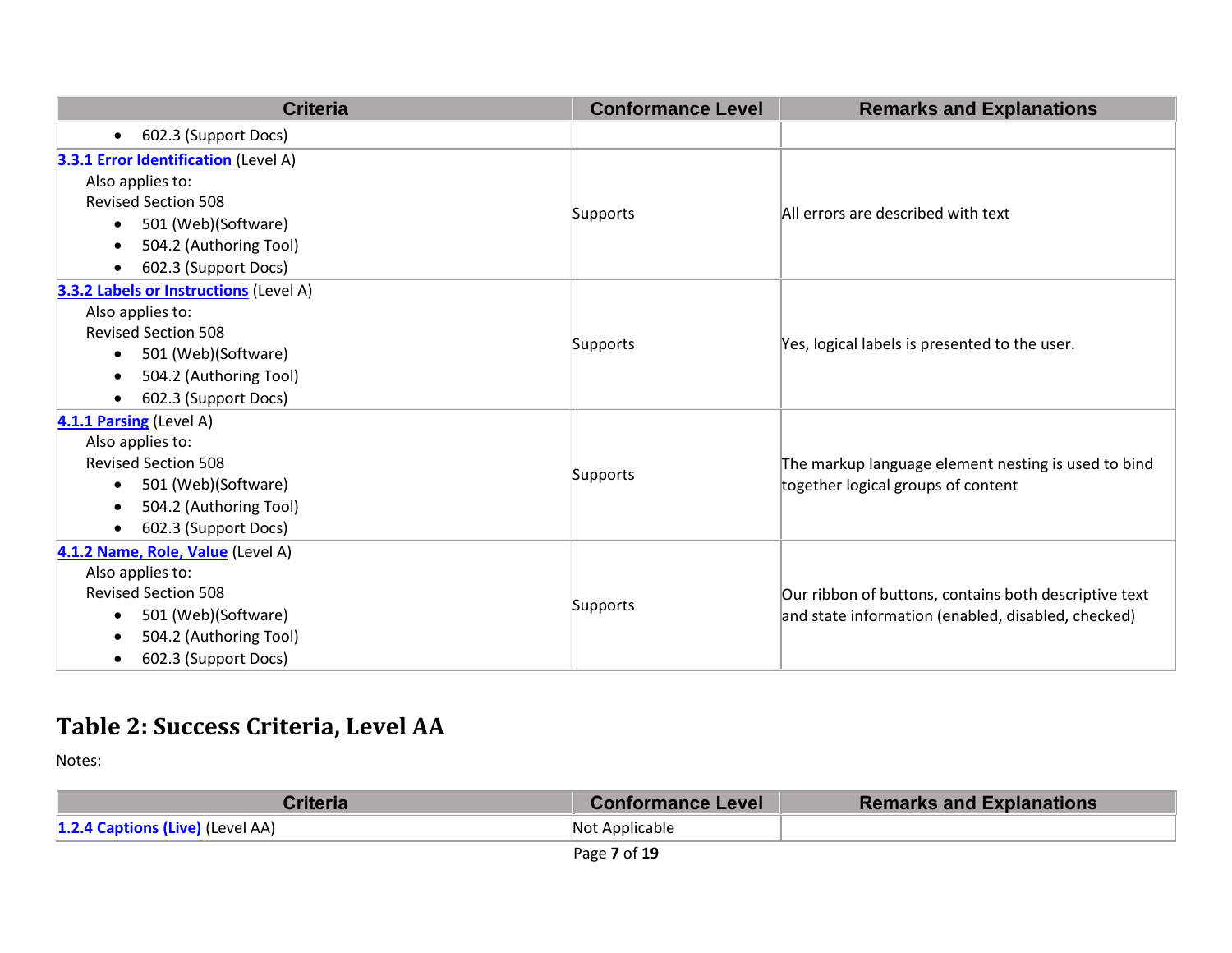| <b>Criteria</b>                                                       | <b>Conformance Level</b> | <b>Remarks and Explanations</b>                                                  |
|-----------------------------------------------------------------------|--------------------------|----------------------------------------------------------------------------------|
| Also applies to:                                                      |                          |                                                                                  |
| <b>Revised Section 508</b>                                            |                          |                                                                                  |
| 501 (Web)(Software)<br>$\bullet$                                      |                          |                                                                                  |
| 504.2 (Authoring Tool)                                                |                          |                                                                                  |
| 602.3 (Support Docs)<br>$\bullet$                                     |                          |                                                                                  |
| 1.2.5 Audio Description (Prerecorded) (Level AA)                      |                          |                                                                                  |
| Also applies to:                                                      |                          |                                                                                  |
| <b>Revised Section 508</b>                                            | Not Applicable           |                                                                                  |
| 501 (Web)(Software)<br>$\bullet$                                      |                          |                                                                                  |
| 504.2 (Authoring Tool)                                                |                          |                                                                                  |
| 602.3 (Support Docs)                                                  |                          |                                                                                  |
| 1.4.3 Contrast (Minimum) (Level AA)                                   |                          |                                                                                  |
| Also applies to:                                                      |                          | The UI is having a high contrast. But depending on the                           |
| <b>Revised Section 508</b>                                            | Partially Supports       | style chosen by the user, the contrast can be limited.<br>This is a user choice. |
| 501 (Web)(Software)<br>$\bullet$                                      |                          |                                                                                  |
| 504.2 (Authoring Tool)                                                |                          |                                                                                  |
| 602.3 (Support Docs)<br>$\bullet$                                     |                          |                                                                                  |
| 1.4.4 Resize text (Level AA)                                          |                          |                                                                                  |
| Also applies to:                                                      |                          |                                                                                  |
| <b>Revised Section 508</b>                                            | Supports                 | All fonts are supporting the browsers zoom functionality                         |
| 501 (Web)(Software)<br>$\bullet$                                      |                          |                                                                                  |
| 504.2 (Authoring Tool)                                                |                          |                                                                                  |
| 602.3 (Support Docs)<br>$\bullet$                                     |                          |                                                                                  |
| 1.4.5 Images of Text (Level AA)                                       |                          |                                                                                  |
| Also applies to:                                                      |                          |                                                                                  |
| <b>Revised Section 508</b>                                            | Supports                 | All images contains a descriptive text                                           |
| 501 (Web)(Software)<br>$\bullet$                                      |                          |                                                                                  |
| 504.2 (Authoring Tool)<br>$\bullet$                                   |                          |                                                                                  |
| 602.3 (Support Docs)<br>$\bullet$                                     |                          |                                                                                  |
| 2.4.5 Multiple Ways (Level AA)                                        |                          |                                                                                  |
| Also applies to:                                                      | Supports                 | We use breadcrumb navigation                                                     |
| <b>Revised Section 508</b>                                            |                          |                                                                                  |
| 501 (Web)(Software) – Does not apply to non-web software<br>$\bullet$ |                          |                                                                                  |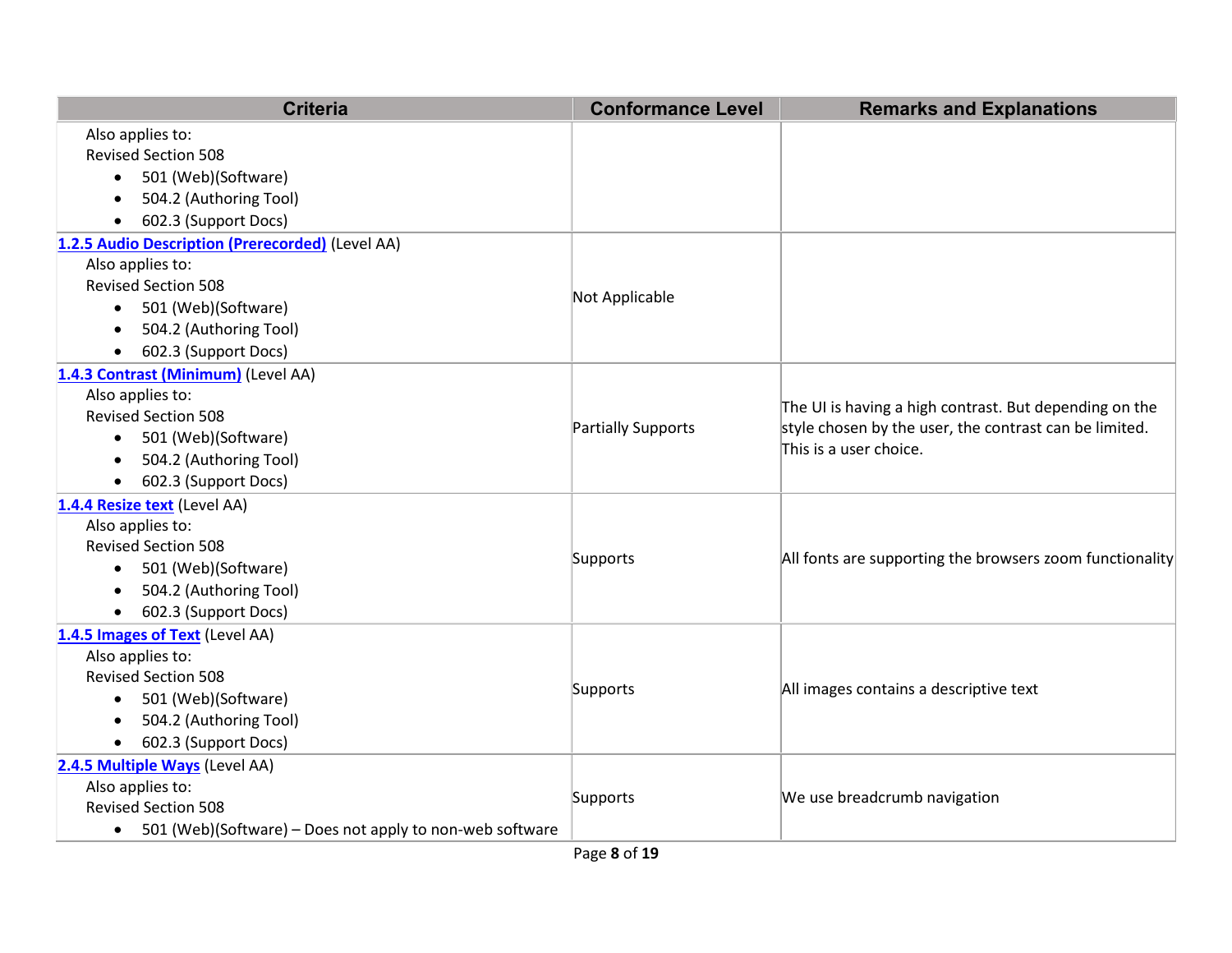| <b>Criteria</b>                                                       | <b>Conformance Level</b> | <b>Remarks and Explanations</b>                      |
|-----------------------------------------------------------------------|--------------------------|------------------------------------------------------|
| 504.2 (Authoring Tool)<br>$\bullet$                                   |                          |                                                      |
| 602.3 (Support Docs) – Does not apply to non-web docs                 |                          |                                                      |
| 2.4.6 Headings and Labels (Level AA)                                  |                          |                                                      |
| Also applies to:                                                      |                          |                                                      |
| <b>Revised Section 508</b>                                            | Supports                 | Headings and labels are used where it is meaningfull |
| • 501 (Web)(Software)                                                 |                          |                                                      |
| 504.2 (Authoring Tool)<br>$\bullet$                                   |                          |                                                      |
| 602.3 (Support Docs)<br>$\bullet$                                     |                          |                                                      |
| 2.4.7 Focus Visible (Level AA)                                        |                          |                                                      |
| Also applies to:                                                      |                          |                                                      |
| <b>Revised Section 508</b>                                            | Partially Supports       | This is done in the most relevant places. But not    |
| 501 (Web)(Software)                                                   |                          | everywhere.                                          |
| 504.2 (Authoring Tool)<br>$\bullet$                                   |                          |                                                      |
| 602.3 (Support Docs)<br>$\bullet$                                     |                          |                                                      |
| 3.1.2 Language of Parts (Level AA)                                    |                          |                                                      |
| Also applies to:                                                      |                          |                                                      |
| <b>Revised Section 508</b>                                            | Supports                 | Language is set on document level. Same language on  |
| 501 (Web)(Software)<br>$\bullet$                                      |                          | entire page.                                         |
| 504.2 (Authoring Tool)                                                |                          |                                                      |
| 602.3 (Support Docs)                                                  |                          |                                                      |
| <b>3.2.3 Consistent Navigation</b> (Level AA)                         |                          |                                                      |
| Also applies to:                                                      |                          |                                                      |
| <b>Revised Section 508</b>                                            | Supports                 | Logical layout of navigation is reused on all pages. |
| 501 (Web)(Software) - Does not apply to non-web software<br>$\bullet$ |                          |                                                      |
| 504.2 (Authoring Tool)<br>$\bullet$                                   |                          |                                                      |
| 602.3 (Support Docs) - Does not apply to non-web docs<br>$\bullet$    |                          |                                                      |
| <b>3.2.4 Consistent Identification (Level AA)</b>                     |                          |                                                      |
| Also applies to:                                                      | Not Applicable           |                                                      |
| <b>Revised Section 508</b>                                            |                          |                                                      |
| 501 (Web)(Software) - Does not apply to non-web software<br>$\bullet$ |                          |                                                      |
| 504.2 (Authoring Tool)<br>$\bullet$                                   |                          |                                                      |
| 602.3 (Support Docs) – Does not apply to non-web docs<br>$\bullet$    |                          |                                                      |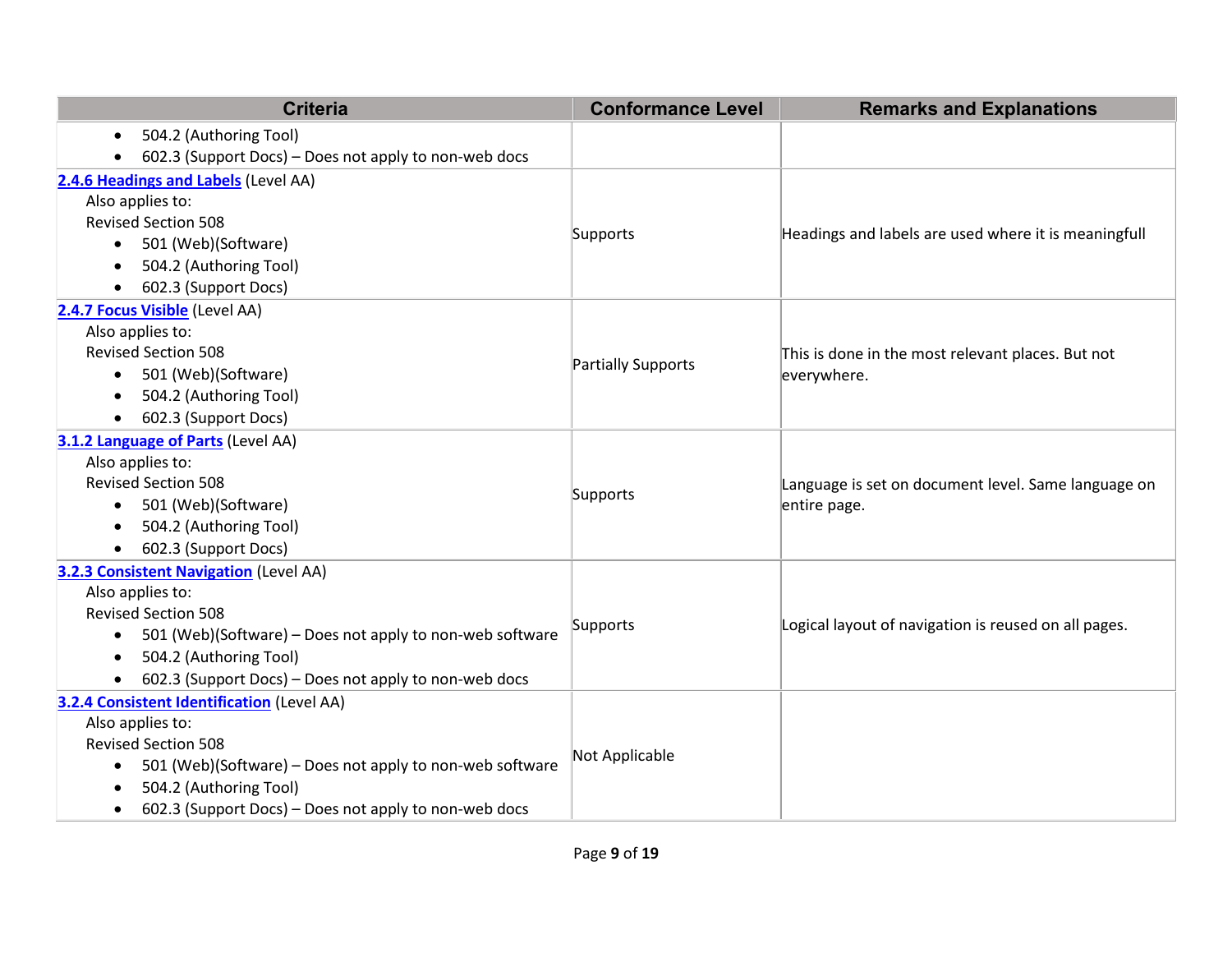| <b>Criteria</b>                                            | <b>Conformance Level</b> | <b>Remarks and Explanations</b>                  |
|------------------------------------------------------------|--------------------------|--------------------------------------------------|
| <b>3.3.3 Error Suggestion</b> (Level AA)                   |                          |                                                  |
| Also applies to:                                           |                          |                                                  |
| <b>Revised Section 508</b>                                 |                          |                                                  |
| 501 (Web)(Software)<br>$\bullet$                           | Supports                 | We support helping the user input correct values |
| 504.2 (Authoring Tool)<br>$\bullet$                        |                          |                                                  |
| 602.3 (Support Docs)<br>$\bullet$                          |                          |                                                  |
| 3.3.4 Error Prevention (Legal, Financial, Data) (Level AA) |                          |                                                  |
| Also applies to:                                           |                          |                                                  |
| <b>Revised Section 508</b>                                 | Not Applicable           |                                                  |
| 501 (Web)(Software)<br>$\bullet$                           |                          |                                                  |
| 504.2 (Authoring Tool)<br>$\bullet$                        |                          |                                                  |
| 602.3 (Support Docs)<br>$\bullet$                          |                          |                                                  |

## **Table 3: Success Criteria, Level AAA**

| <b>Criteria</b>                                            | <b>Conformance Level</b> | <b>Remarks and Explanations</b>                       |
|------------------------------------------------------------|--------------------------|-------------------------------------------------------|
| 1.2.6 Sign Language (Prerecorded) (Level AAA)              |                          |                                                       |
| Also applies to:                                           | Not Applicable           |                                                       |
| Revised Section 508 - Does not apply                       |                          |                                                       |
| 1.2.7 Extended Audio Description (Prerecorded) (Level AAA) |                          |                                                       |
| Also applies to:                                           | Not Applicable           |                                                       |
| Revised Section 508 - Does not apply                       |                          |                                                       |
| 1.2.8 Media Alternative (Prerecorded) (Level AAA)          |                          |                                                       |
| Also applies to:                                           | Not Applicable           |                                                       |
| Revised Section 508 - Does not apply                       |                          |                                                       |
| 1.2.9 Audio-only (Live) (Level AAA)                        |                          |                                                       |
| Also applies to:                                           | Not Applicable           |                                                       |
| Revised Section 508 - Does not apply                       |                          |                                                       |
| 1.4.6 Contrast Enhanced (Level AAA)                        |                          | A visual style can be chosen by the user, to get this |
| Also applies to:                                           | Partially Supports       | contrast.                                             |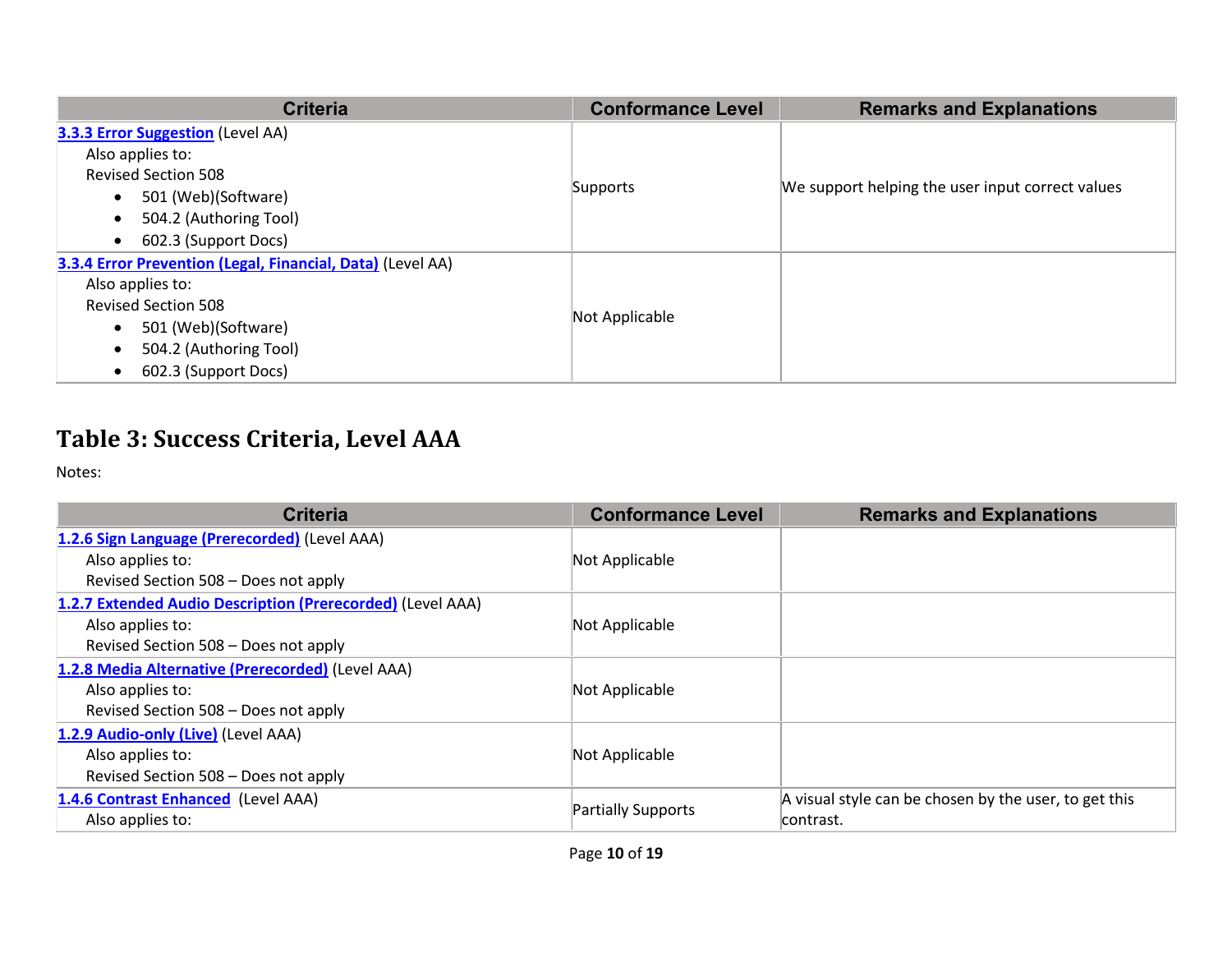| <b>Criteria</b>                                         | <b>Conformance Level</b> | <b>Remarks and Explanations</b>                                                              |  |
|---------------------------------------------------------|--------------------------|----------------------------------------------------------------------------------------------|--|
| Revised Section 508 - Does not apply                    |                          |                                                                                              |  |
| 1.4.7 Low or No Background Audio (Level AAA)            |                          |                                                                                              |  |
| Also applies to:                                        | Supports                 | No background audio                                                                          |  |
| Revised Section 508 - Does not apply                    |                          |                                                                                              |  |
| 1.4.8 Visual Presentation (Level AAA)                   |                          |                                                                                              |  |
| Also applies to:                                        | Does Not Support         |                                                                                              |  |
| Revised Section 508 - Does not apply                    |                          |                                                                                              |  |
| 1.4.9 Images of Text (No Exception) Control (Level AAA) |                          |                                                                                              |  |
| Also applies to:                                        | Supports                 | All images contains a descriptive text                                                       |  |
| Revised Section 508 - Does not apply                    |                          |                                                                                              |  |
| 2.1.3 Keyboard (No Exception) (Level AAA)               |                          |                                                                                              |  |
| Also applies to:                                        | Partially Supports       | Almost everything in the application (all normal use) can<br>be done solely with a keyboard. |  |
| Revised Section 508 - Does not apply                    |                          |                                                                                              |  |
| 2.2.3 No Timing (Level AAA)                             |                          |                                                                                              |  |
| Also applies to:                                        | Supports                 | No timing is used when waiting for user input.                                               |  |
| Revised Section 508 - Does not apply                    |                          |                                                                                              |  |
| 2.2.4 Interruptions (Level AAA)                         |                          |                                                                                              |  |
| Also applies to:                                        | Supports                 | No interruptions, except if an error occurs                                                  |  |
| Revised Section 508 - Does not apply                    |                          |                                                                                              |  |
| 2.2.5 Re-authenticating (Level AAA)                     |                          |                                                                                              |  |
| Also applies to:                                        | Supports                 | User can continue to work after re-authenticating                                            |  |
| Revised Section 508 - Does not apply                    |                          |                                                                                              |  |
| 2.3.2 Three Flashes (Level AAA)                         |                          |                                                                                              |  |
| Also applies to:                                        | Supports                 | No flashes on webpage                                                                        |  |
| Revised Section 508 - Does not apply                    |                          |                                                                                              |  |
| 2.4.8 Location (Level AAA)                              |                          |                                                                                              |  |
| Also applies to:                                        | Supports                 | We use breadcrumb navigation                                                                 |  |
| Revised Section 508 - Does not apply                    |                          |                                                                                              |  |
| 2.4.9 Link Purpose (Link Only) (Level AAA)              |                          | All content created by us supports this, but user content                                    |  |
| Also applies to:                                        | Partially Supports       |                                                                                              |  |
| Revised Section 508 - Does not apply                    |                          | is not.                                                                                      |  |
| 2.4.10 Section Headings (Level AAA)                     | Supports                 | Yes, we use headings                                                                         |  |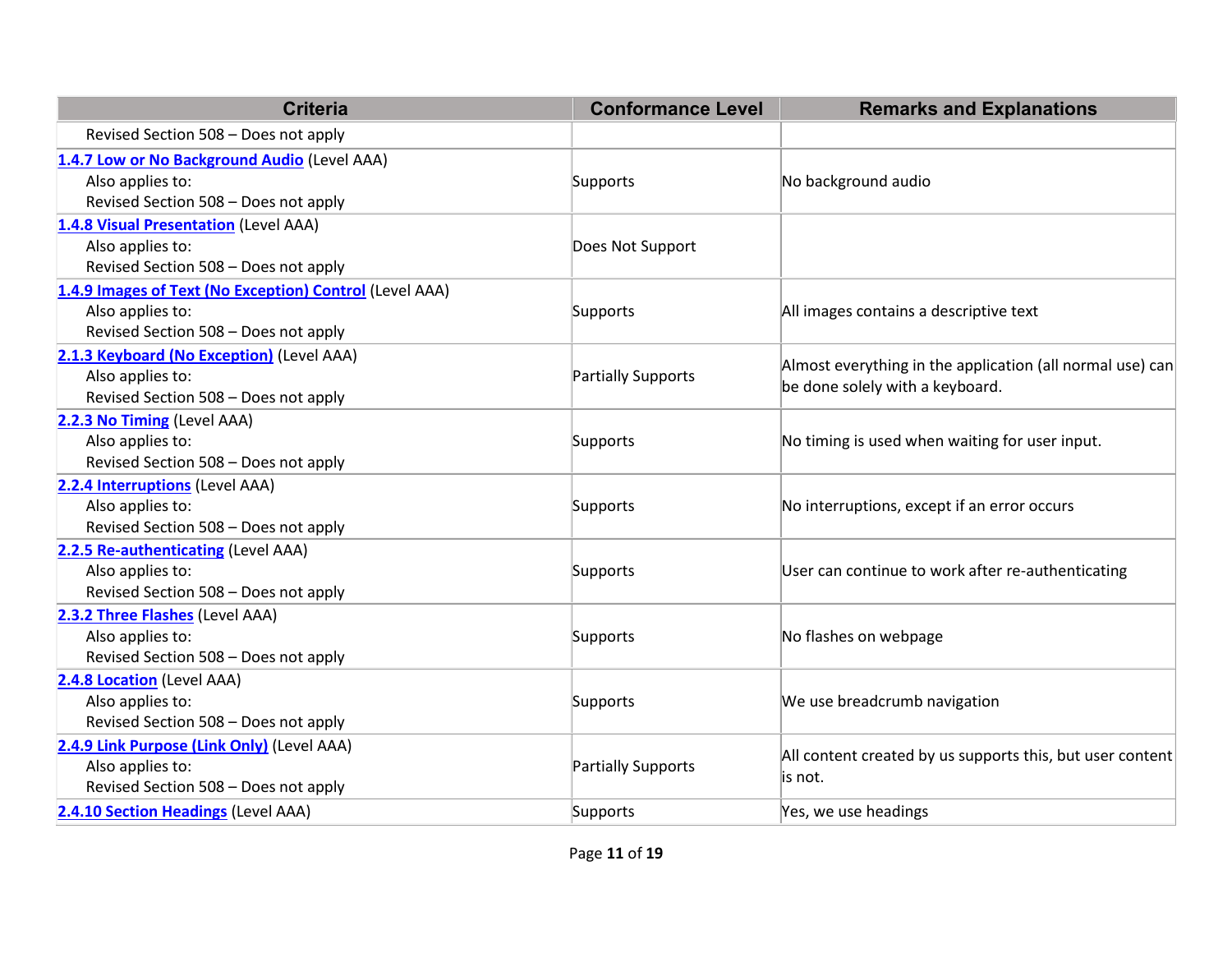| <b>Criteria</b>                                 | <b>Conformance Level</b> | <b>Remarks and Explanations</b>                      |
|-------------------------------------------------|--------------------------|------------------------------------------------------|
| Also applies to:                                |                          |                                                      |
| Revised Section 508 - Does not apply            |                          |                                                      |
| <b>3.1.3 Unusual Words (Level AAA)</b>          |                          |                                                      |
| Also applies to:                                | Not Applicable           |                                                      |
| Revised Section 508 - Does not apply            |                          |                                                      |
| <b>3.1.4 Abbreviations (Level AAA)</b>          |                          |                                                      |
| Also applies to:                                | Does Not Support         |                                                      |
| Revised Section 508 - Does not apply            |                          |                                                      |
| <b>3.1.5 Reading Level (Level AAA)</b>          |                          |                                                      |
| Also applies to:                                | Does Not Support         |                                                      |
| Revised Section 508 - Does not apply            |                          |                                                      |
| <b>3.1.6 Pronunciation</b> (Level AAA)          |                          |                                                      |
| Also applies to:                                | Does Not Support         |                                                      |
| Revised Section 508 - Does not apply            |                          |                                                      |
| 3.2.5 Change on Request (Level AAA)             |                          | No context changes, except for when initiated by the |
| Also applies to:                                | Supports                 | luser.                                               |
| Revised Section 508 - Does not apply            |                          |                                                      |
| 3.3.5 Help (Level AAA)                          |                          |                                                      |
| Also applies to:                                | Does Not Support         |                                                      |
| Revised Section 508 - Does not apply            |                          |                                                      |
| <b>3.3.6 Error Prevention (All)</b> (Level AAA) |                          |                                                      |
| Also applies to:                                | Supports                 | We support a full undo/redo stack for the user       |
| Revised Section 508 - Does not apply            |                          |                                                      |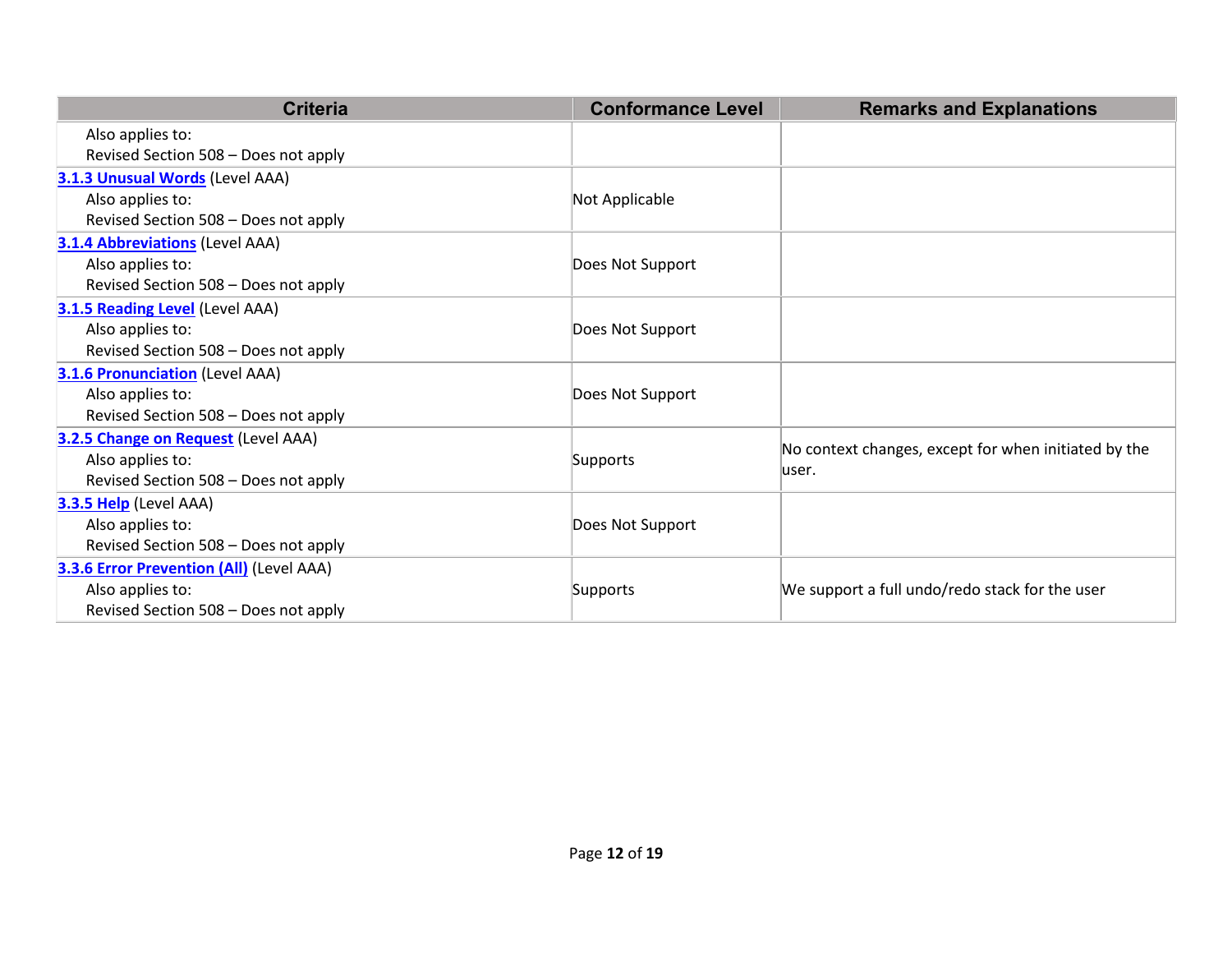# **Revised Section 508 Report**

Notes:

#### **Chapter 3: [Functional Performance Criteria](https://www.access-board.gov/guidelines-and-standards/communications-and-it/about-the-ict-refresh/final-rule/text-of-the-standards-and-guidelines#302-functional-performance-criteria) (FPC)**

Notes:

| <b>Criteria</b>                                                | <b>Conformance Level</b> | <b>Remarks and Explanations</b>             |
|----------------------------------------------------------------|--------------------------|---------------------------------------------|
| 302.1 Without Vision                                           | Does Not Support         |                                             |
| 302.2 With Limited Vision                                      | Supports                 | Branch Focus, alt tags                      |
| 302.3 Without Perception of Color                              | Supports                 | PC Version: High contrast mode can be       |
|                                                                |                          | enabled.                                    |
| 302.4 Without Hearing                                          | Not Applicable           |                                             |
| 302.5 With Limited Hearing                                     | Not Applicable           |                                             |
| 302.6 Without Speech                                           | Not Applicable           |                                             |
| 302.7 With Limited Manipulation                                | Supports                 | PC Version: We support mouse only,          |
|                                                                |                          | keyboard only and speech only.              |
| 302.8 With Limited Reach and Strength<br>Supports              |                          | PC Version: We support mouse only,          |
|                                                                |                          | keyboard only and speech only.              |
| 302.9 With Limited Language, Cognitive, and Learning Abilities | Supports                 | Spell checker and predictive suggestions is |
|                                                                |                          | available                                   |

#### **Chapter 4: [Hardware](https://www.access-board.gov/guidelines-and-standards/communications-and-it/about-the-ict-refresh/final-rule/text-of-the-standards-and-guidelines#401-general)**

| <b>Criteria</b>                         | <b>Conformance Level</b>            | <b>Remarks and Explanations</b>     |
|-----------------------------------------|-------------------------------------|-------------------------------------|
| <b>402 Closed Functionality</b>         | Heading cell - no response required | Heading cell - no response required |
| 402.1 General                           | Heading cell - no response required | Heading cell - no response required |
| 402.2 Speech-Output Enabled             | Heading cell - no response required | Heading cell - no response required |
| 402.2.1 Information Displayed On-Screen |                                     |                                     |
| 402.2.2 Transactional Outputs           |                                     |                                     |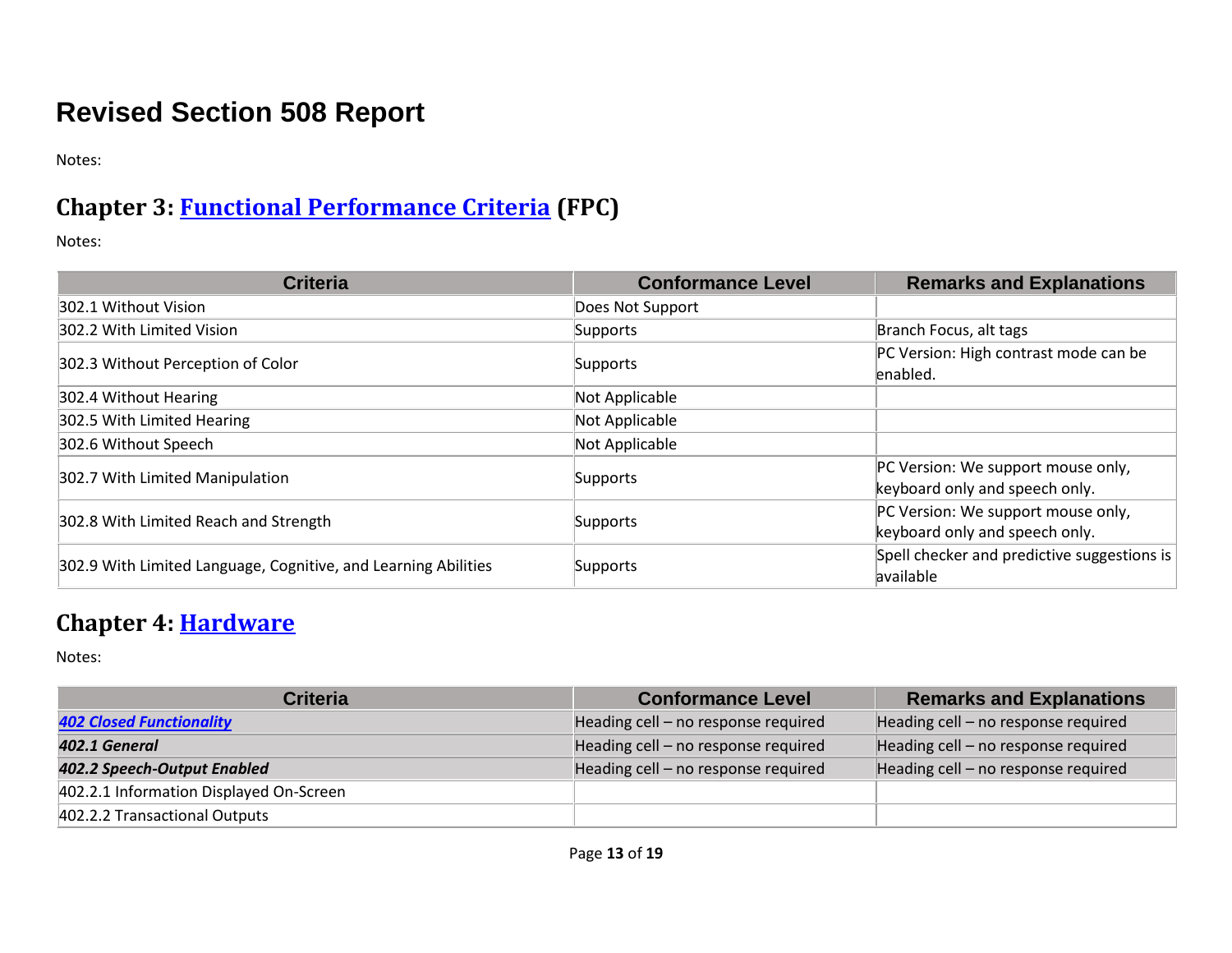| <b>Criteria</b>                                                   | <b>Conformance Level</b>            | <b>Remarks and Explanations</b>     |
|-------------------------------------------------------------------|-------------------------------------|-------------------------------------|
| 402.2.3 Speech Delivery Type and Coordination                     |                                     |                                     |
| 402.2.4 User Control                                              |                                     |                                     |
| 402.2.5 Braille Instructions                                      |                                     |                                     |
| <b>402.3 Volume</b>                                               | Heading cell - no response required | Heading cell - no response required |
| 402.3.1 Private Listening                                         |                                     |                                     |
| 402.3.2 Non-private Listening                                     |                                     |                                     |
| 402.4 Characters on Display Screens                               |                                     |                                     |
| 402.5 Characters on Variable Message Signs                        |                                     |                                     |
| <b>403 Biometrics</b>                                             | Heading cell - no response required | Heading cell - no response required |
| 403.1 General                                                     |                                     |                                     |
| <b>404 Preservation of Information Provided for Accessibility</b> | Heading cell - no response required | Heading cell - no response required |
| 404.1 General                                                     |                                     |                                     |
| <b>405 Privacy</b>                                                | Heading cell - no response required | Heading cell - no response required |
| 405.1 General                                                     |                                     |                                     |
| <b>406 Standard Connections</b>                                   | Heading cell - no response required | Heading cell - no response required |
| 406.1 General                                                     |                                     |                                     |
| <b>407 Operable Parts</b>                                         | Heading cell - no response required | Heading cell - no response required |
| 407.2 Contrast                                                    |                                     |                                     |
| 407.3 Input Controls                                              | Heading cell - no response required | Heading cell - no response required |
| 407.3.1 Tactilely Discernible                                     |                                     |                                     |
| 407.3.2 Alphabetic Keys                                           |                                     |                                     |
| 407.3.3 Numeric Keys                                              |                                     |                                     |
| 407.4 Key Repeat                                                  |                                     |                                     |
| 407.5 Timed Response                                              |                                     |                                     |
| 407.6 Operation                                                   |                                     |                                     |
| 407.7 Tickets, Fare Cards, and Keycards                           |                                     |                                     |
| 407.8 Reach Height and Depth                                      | Heading cell - no response required | Heading cell - no response required |
| 407.8.1 Vertical Reference Plane                                  |                                     |                                     |
| 407.8.1.1 Vertical Plane for Side Reach                           |                                     |                                     |
| 407.8.1.2 Vertical Plane for Forward Reach                        |                                     |                                     |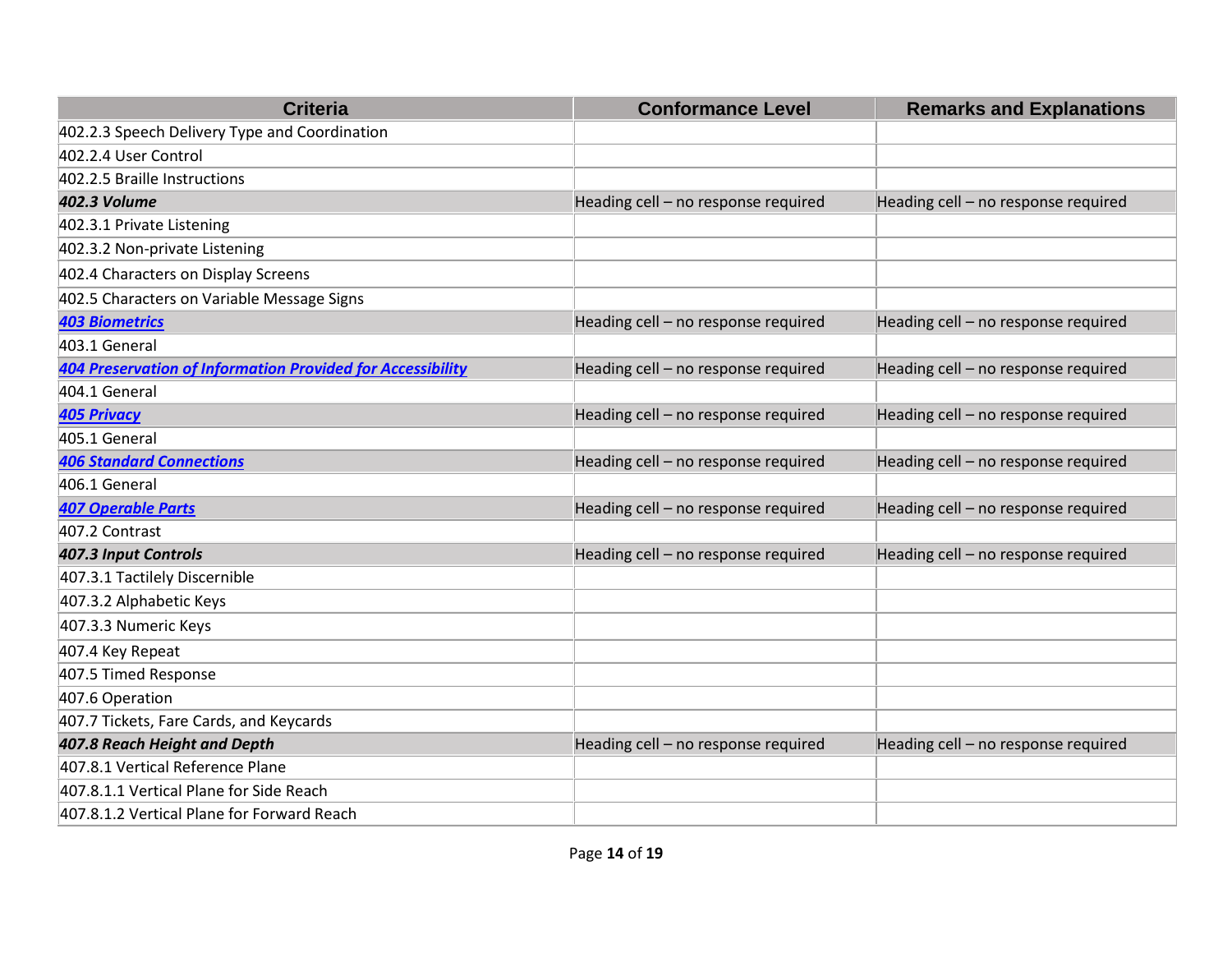| <b>Criteria</b>                                                        | <b>Conformance Level</b>            | <b>Remarks and Explanations</b>     |
|------------------------------------------------------------------------|-------------------------------------|-------------------------------------|
| 407.8.2 Side Reach                                                     |                                     |                                     |
| 407.8.2.1 Unobstructed Side Reach                                      |                                     |                                     |
| 407.8.2.2 Obstructed Side Reach                                        |                                     |                                     |
| 407.8.3 Forward Reach                                                  |                                     |                                     |
| 407.8.3.1 Unobstructed Forward Reach                                   |                                     |                                     |
| 407.8.3.2 Obstructed Forward Reach                                     |                                     |                                     |
| 407.8.3.2.1 Operable Part Height for ICT with Obstructed Forward Reach |                                     |                                     |
| 407.8.3.2.2 Knee and Toe Space under ICT with Obstructed Forward       |                                     |                                     |
| Reach                                                                  |                                     |                                     |
| <b>408 Display Screens</b>                                             | Heading cell - no response required | Heading cell - no response required |
| 408.2 Visibility                                                       |                                     |                                     |
| 408.3 Flashing                                                         |                                     |                                     |
| <b>409 Status Indicators</b>                                           | Heading cell - no response required | Heading cell - no response required |
| 409.1 General                                                          |                                     |                                     |
| <b>410 Color Coding</b>                                                | Heading cell - no response required | Heading cell - no response required |
| 410.1 General                                                          |                                     |                                     |
| <b>411 Audible Signals</b>                                             | Heading cell - no response required | Heading cell - no response required |
| 411.1 General                                                          |                                     |                                     |
| <b>412 ICT with Two-Way Voice Communication</b>                        | Heading cell - no response required | Heading cell - no response required |
| 412.2 Volume Gain                                                      | Heading cell - no response required | Heading cell - no response required |
| 412.2.1 Volume Gain for Wireline Telephones                            |                                     |                                     |
| 412.2.2 Volume Gain for Non-Wireline ICT                               |                                     |                                     |
| 412.3 Interference Reduction and Magnetic Coupling                     | Heading cell - no response required | Heading cell - no response required |
| 412.3.1 Wireless Handsets                                              |                                     |                                     |
| 412.3.2 Wireline Handsets                                              |                                     |                                     |
| 412.4 Digital Encoding of Speech                                       |                                     |                                     |
| 412.5 Real-Time Text Functionality                                     | Reserved for future                 | Reserved for future                 |
| 412.6 Caller ID                                                        |                                     |                                     |
| 412.7 Video Communication                                              |                                     |                                     |
| 412.8 Legacy TTY Support                                               | Heading cell - no response required | Heading cell - no response required |
| 412.8.1 TTY Connectability                                             |                                     |                                     |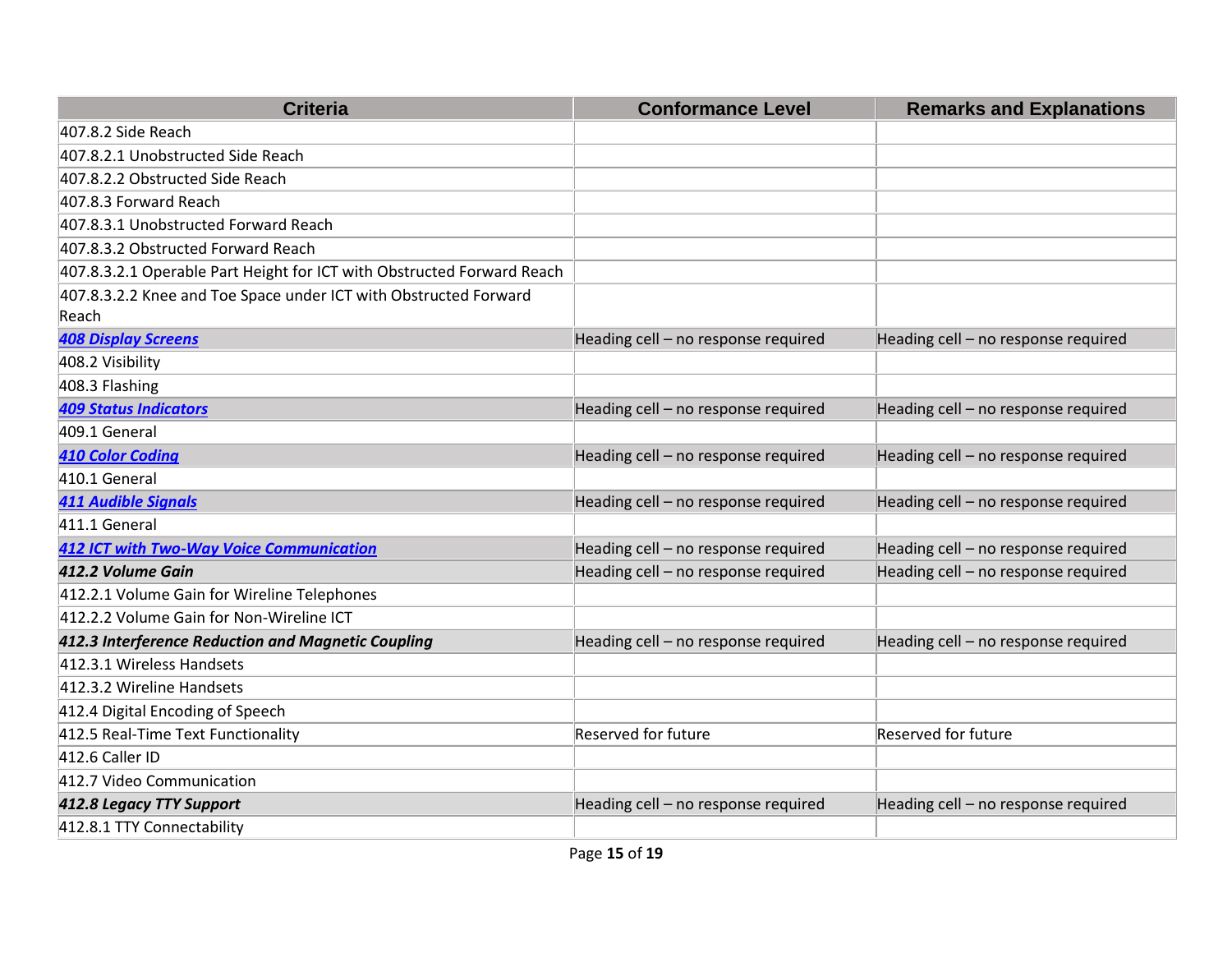| <b>Criteria</b>                                              | <b>Conformance Level</b>            | <b>Remarks and Explanations</b>     |
|--------------------------------------------------------------|-------------------------------------|-------------------------------------|
| 412.8.2 Voice and Hearing Carry Over                         |                                     |                                     |
| 412.8.3 Signal Compatibility                                 |                                     |                                     |
| 412.8.4 Voice Mail and Other Messaging Systems               |                                     |                                     |
| <b>413 Closed Caption Processing Technologies</b>            | Heading cell - no response required | Heading cell - no response required |
| 413.1.1 Decoding and Display of Closed Captions              |                                     |                                     |
| 413.1.2 Pass-Through of Closed Caption Data                  |                                     |                                     |
| <b>414 Audio Description Processing Technologies</b>         | Heading cell - no response required | Heading cell - no response required |
| 414.1.1 Digital Television Tuners                            |                                     |                                     |
| 414.1.2 Other ICT                                            |                                     |                                     |
| <b>415 User Controls for Captions and Audio Descriptions</b> | Heading cell - no response required | Heading cell - no response required |
| 415.1.1 Caption Controls                                     |                                     |                                     |
| 415.1.2 Audio Description Controls                           |                                     |                                     |

#### **Chapter 5: [Software](https://www.access-board.gov/guidelines-and-standards/communications-and-it/about-the-ict-refresh/final-rule/text-of-the-standards-and-guidelines#501-general)**

Notes: MindView has been tested by the Digital Accessibility Centre (DAC) and has been given a Certificate of Accreditation:

<https://digitalaccessibilitycentre.org/index.php/mindview-7-application>

| <b>Criteria</b>                                       | <b>Conformance Level</b>            | <b>Remarks and Explanations</b>                                                                                                                                                                                                                                                                                                                                             |
|-------------------------------------------------------|-------------------------------------|-----------------------------------------------------------------------------------------------------------------------------------------------------------------------------------------------------------------------------------------------------------------------------------------------------------------------------------------------------------------------------|
| 501.1 Scope – Incorporation of WCAG 2.0 AA            | See WCAG 2.0 section                | See information in WCAG 2.0 section                                                                                                                                                                                                                                                                                                                                         |
| <b>502 Interoperability with Assistive Technology</b> | Heading cell - no response required | Heading cell - no response required                                                                                                                                                                                                                                                                                                                                         |
| 502.2.1 User Control of Accessibility Features        | Supports                            | MindView works in conjunction with the<br>standard operating system accessibility<br>features, as well as works in conjunction<br>with industry standard accessibility<br>software such as Dragon <sup>®</sup> Naturally<br>Speaking, JAWS, ZoomText, etc<br>MindView is also available in an "AT<br>Edition" which provides specific additional<br>accessibility features. |
| 502.2.2 No Disruption of Accessibility Features       | <b>Supports</b>                     |                                                                                                                                                                                                                                                                                                                                                                             |
| <b>502.3 Accessibility Services</b>                   | Heading cell - no response required | Heading cell - no response required                                                                                                                                                                                                                                                                                                                                         |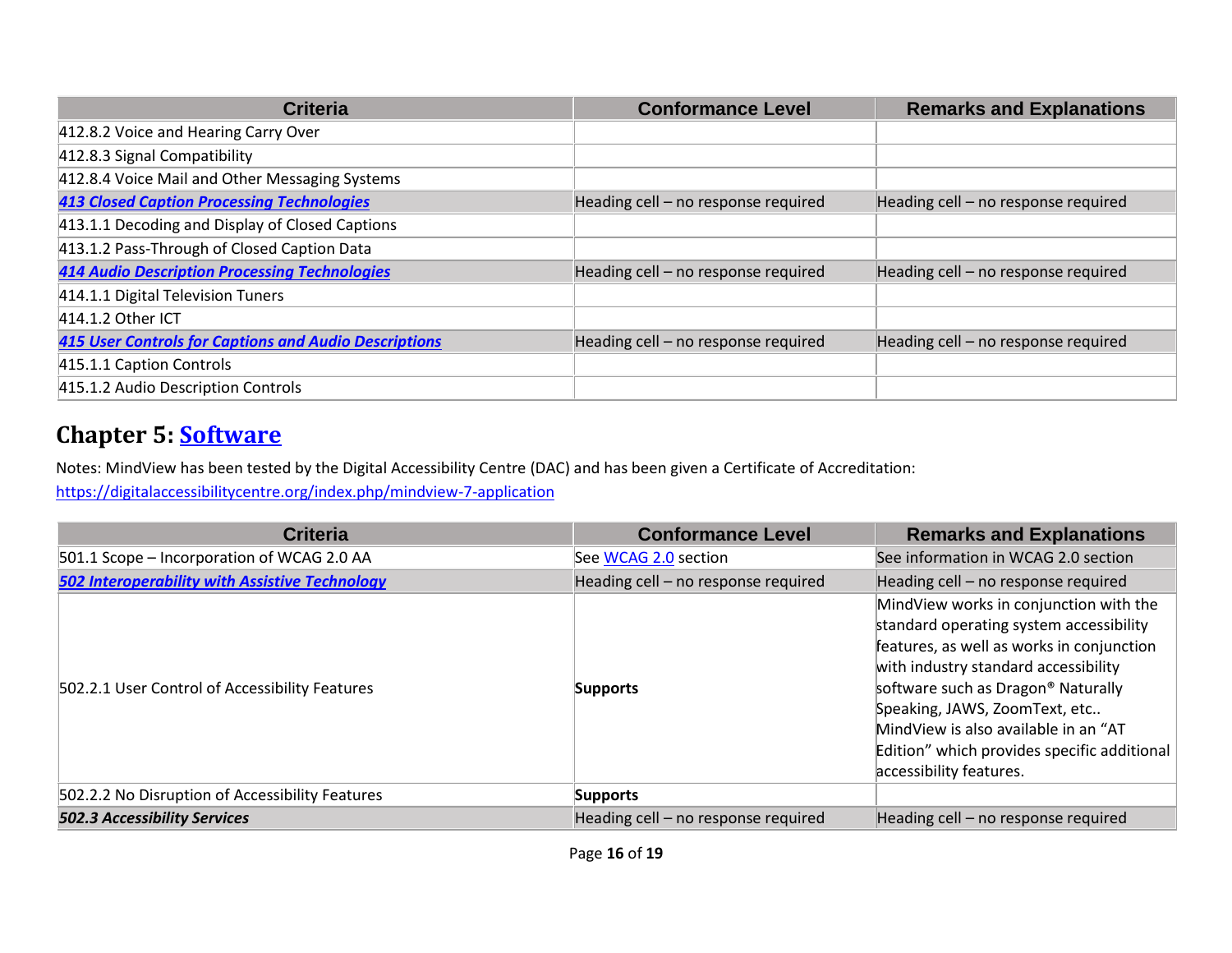| <b>Criteria</b>                            | <b>Conformance Level</b>  | <b>Remarks and Explanations</b>                                                                                                                                                                                                             |
|--------------------------------------------|---------------------------|---------------------------------------------------------------------------------------------------------------------------------------------------------------------------------------------------------------------------------------------|
| 502.3.1 Object Information                 | <b>Supports</b>           |                                                                                                                                                                                                                                             |
| 502.3.2 Modification of Object Information | <b>Supports</b>           |                                                                                                                                                                                                                                             |
| 502.3.3 Row, Column, and Headers           | <b>Supports</b>           | Available in the Outline view, Gantt View<br>and the Timeline Outline panel.                                                                                                                                                                |
| 502.3.4 Values                             | <b>Supports</b>           |                                                                                                                                                                                                                                             |
| 502.3.5 Modification of Values             | <b>Supports</b>           | Available in the Outline                                                                                                                                                                                                                    |
| 502.3.6 Label Relationships                | י??                       |                                                                                                                                                                                                                                             |
| 502.3.7 Hierarchical Relationships         | <b>Partially Supports</b> | Branch hierarchy is available through the<br>Microsoft Active Accessibility services                                                                                                                                                        |
| 502.3.8 Text                               | <b>Supports</b>           |                                                                                                                                                                                                                                             |
| 502.3.9 Modification of Text               | <b>Supports</b>           | MindView works in conjunction with the<br>standard operating system accessibility<br>features, as well as works in conjunction<br>with industry standard accessibility<br>software such as Dragon Naturally<br>Speaking, JAWS and ZoomText. |
| 502.3.10 List of Actions                   | <b>Partially Supports</b> | The standard Microsoft components<br>support this but the list of available speech<br>commands for MindView is only available<br>in the documentation.                                                                                      |
| 502.3.11 Actions on Objects                | <b>Supports</b>           | MindView is compatible with Dragon®<br>Naturally Speaking, and comes in an<br>assistive technology version "MindView<br>AT" which provides specific additional<br>accessibility features related to these<br>requirements.                  |
| 502.3.12 Focus Cursor                      | <b>Supports</b>           | MindView is compatible with Dragon®<br>Naturally Speaking, and comes in an<br>assistive technology version "MindView<br>AT" which provides specific additional<br>accessibility features related to these<br>requirements.                  |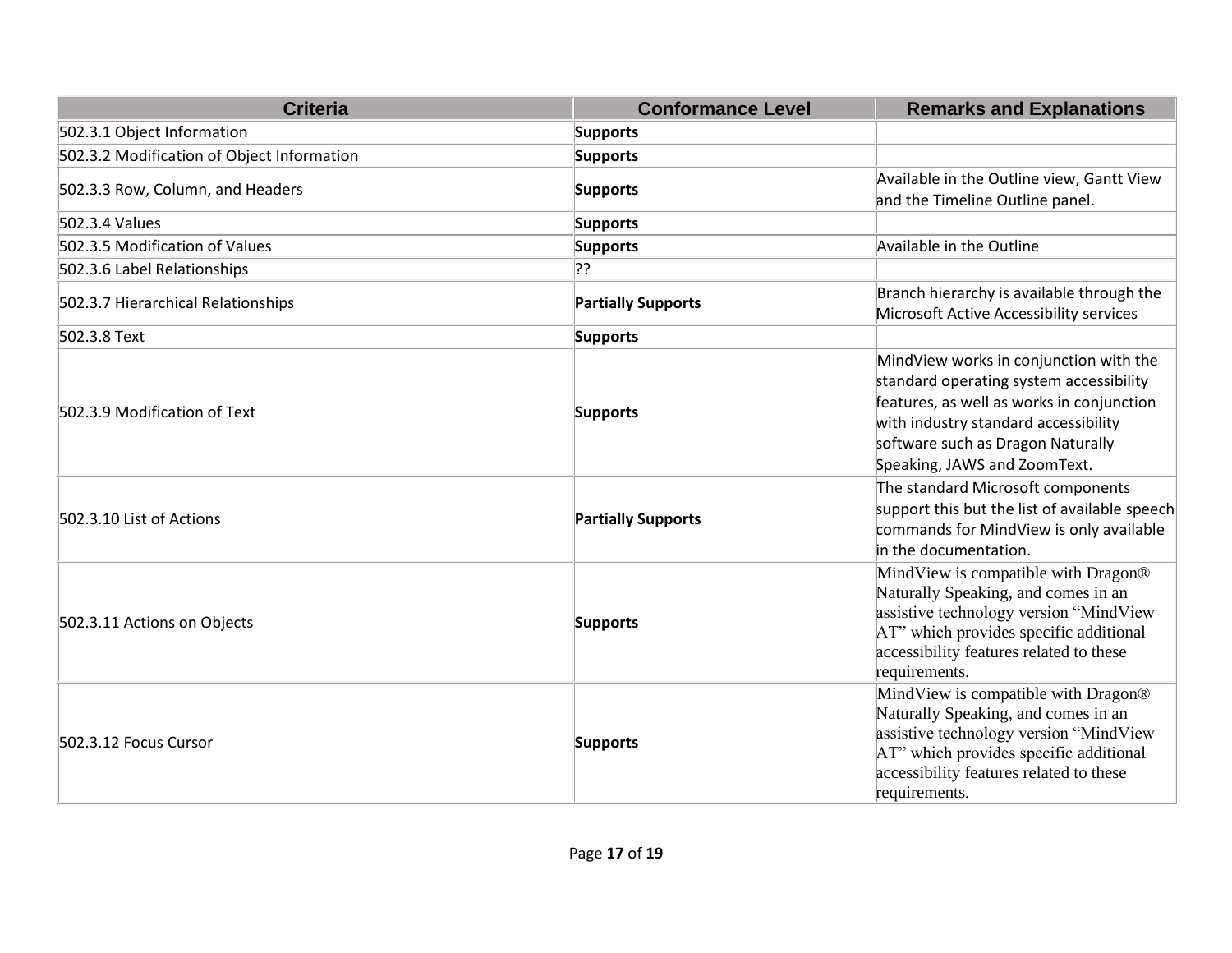| <b>Criteria</b>                                                                        | <b>Conformance Level</b>            | <b>Remarks and Explanations</b>                                                                                                                                                                                            |
|----------------------------------------------------------------------------------------|-------------------------------------|----------------------------------------------------------------------------------------------------------------------------------------------------------------------------------------------------------------------------|
| 502.3.13 Modification of Focus Cursor                                                  | <b>Supports</b>                     | MindView is compatible with Dragon®<br>Naturally Speaking, and comes in an<br>assistive technology version "MindView<br>AT" which provides specific additional<br>accessibility features related to these<br>requirements. |
| 502.3.14 Event Notification                                                            | <b>Supports</b>                     |                                                                                                                                                                                                                            |
| 502.4 Platform Accessibility Features                                                  | <b>Supports</b>                     |                                                                                                                                                                                                                            |
| <b>503 Applications</b>                                                                | Heading cell - no response required | Heading cell - no response required                                                                                                                                                                                        |
| 503.2 User Preferences                                                                 | <b>Supports</b>                     | MindView follow the standard Windows<br>theme and also supports the High contast<br>modes                                                                                                                                  |
| 503.3 Alternative User Interfaces                                                      | <b>Supports</b>                     | MindView has a special Simple UI mode<br>which is used as default for the Assistive<br>Technology version. MindView supports<br>the Microsoft Active Accessibility model.                                                  |
| 503.4 User Controls for Captions and Audio Description                                 | Heading cell - no response required | Heading cell - no response required                                                                                                                                                                                        |
| 503.4.1 Caption Controls                                                               | <b>Not Applicaple</b>               |                                                                                                                                                                                                                            |
| 503.4.2 Audio Description Controls                                                     | <b>Not Applicaple</b>               |                                                                                                                                                                                                                            |
| <b>504 Authoring Tools</b>                                                             | Heading cell - no response required | Heading cell - no response required                                                                                                                                                                                        |
| 504.2 Content Creation or Editing (if not authoring tool, enter "not<br>applicable")   | See WCAG 2.0 section                | See information in WCAG 2.0 section                                                                                                                                                                                        |
| 504.2.1 Preservation of Information Provided for Accessibility in Format<br>Conversion | <b>Supports</b>                     | Supported for export to Microsoft Word<br>and PowerPoint                                                                                                                                                                   |
| 504.2.2 PDF Export                                                                     | <b>Supports</b>                     |                                                                                                                                                                                                                            |
| 504.3 Prompts                                                                          | ??                                  |                                                                                                                                                                                                                            |
| 504.4 Templates                                                                        | <b>Supports</b>                     | MindView comes with 145 templates                                                                                                                                                                                          |

# **Chapter 6: Support Documentation and Services**